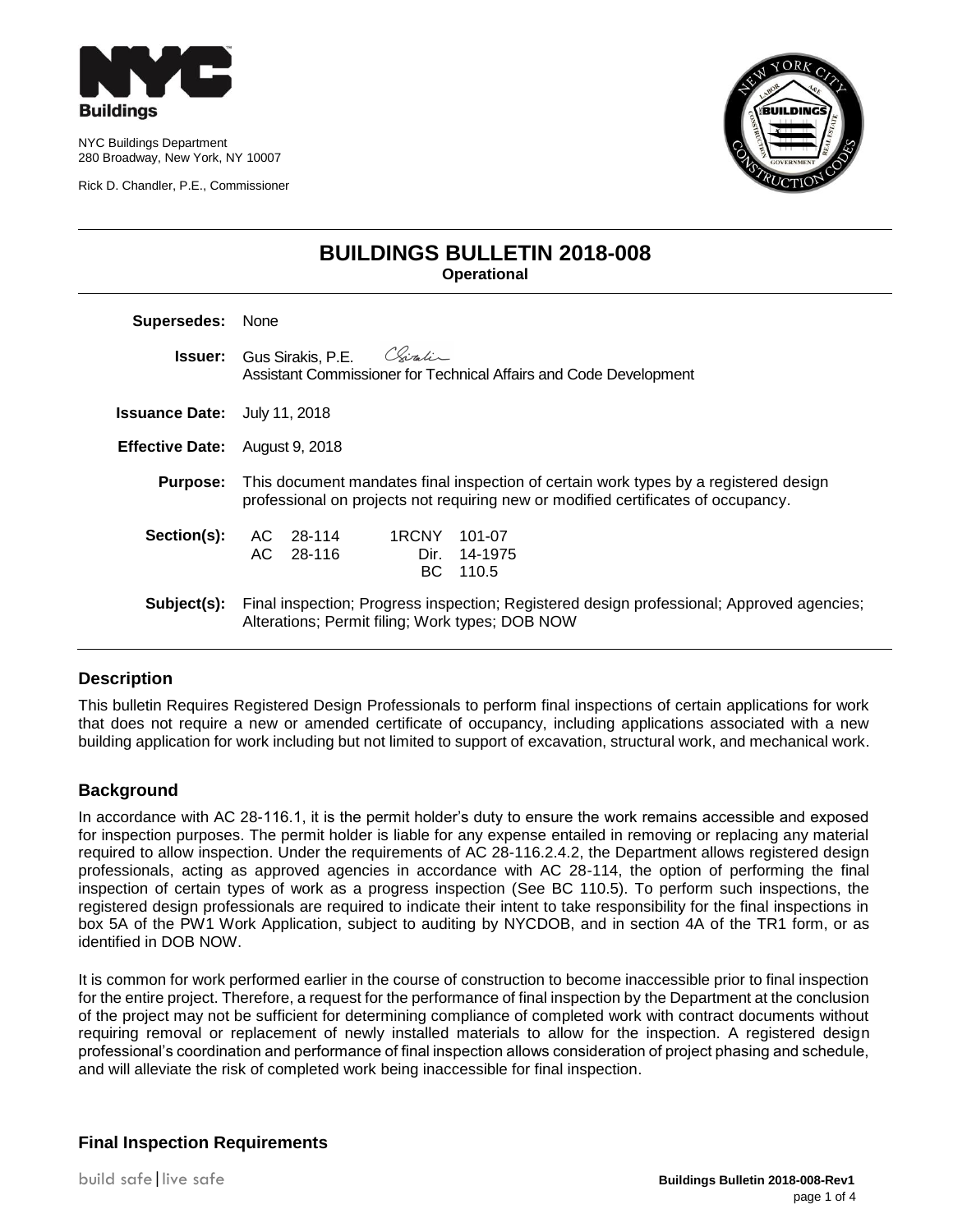In accordance with the above referenced Code sections, applications filed on or after the effective date of this Bulletin that do not require issuance of a (new or amended) Certificate of Occupancy require final inspections by registered design professionals for the individual work types as listed below. At his or her discretion, the registered design professional may rely upon the completed reports of special inspection agencies in support of this obligation.

| <b>BIS Work Type</b> |                                                                                                                                                                                                                                 | <b>DOB NOW Work Type*</b> |                                                    | <b>Final Inspection by</b>           |                                   |
|----------------------|---------------------------------------------------------------------------------------------------------------------------------------------------------------------------------------------------------------------------------|---------------------------|----------------------------------------------------|--------------------------------------|-----------------------------------|
|                      |                                                                                                                                                                                                                                 |                           |                                                    | Registered<br>Design<br>Professional | Department of<br><b>Buildings</b> |
| OT/ANT               | Antenna**                                                                                                                                                                                                                       | AN                        | Antenna                                            | X                                    |                                   |
| <b>BL</b>            | <b>Boiler</b>                                                                                                                                                                                                                   | <b>BL</b>                 | <b>Boiler</b>                                      |                                      | X                                 |
| OT/BPP               | <b>Builders Pavement</b><br>Plan***                                                                                                                                                                                             | <b>BPP</b>                | <b>Builders Pavement</b><br>Plan                   |                                      | X                                 |
| EQ                   | <b>Chutes</b>                                                                                                                                                                                                                   |                           | <b>Protection and</b><br><b>Mechanical Methods</b> | X                                    |                                   |
| EQ                   | Cocoons                                                                                                                                                                                                                         |                           | <b>Protection and</b><br><b>Mechanical Methods</b> | X                                    |                                   |
| EQ                   | <b>Construction Hoists</b><br>(Material<br><b>Hoists/Personnel Hoists)</b>                                                                                                                                                      |                           | <b>Protection and</b><br><b>Mechanical Methods</b> | X                                    |                                   |
| CC                   | <b>Curb Cut</b>                                                                                                                                                                                                                 | <b>CC</b>                 | <b>Curb Cut</b>                                    |                                      | X                                 |
|                      | <b>Demolition</b>                                                                                                                                                                                                               |                           | <b>Demolition</b>                                  |                                      | X                                 |
| FO/EA                | <b>Earthwork</b><br>Excavation<br>$\bullet$<br>Landscape<br>$\bullet$<br>Site work (grading,<br>$\bullet$<br>septic, backfill,<br>waterproofing)<br>Soil<br>$\bullet$<br>Grouting/Improvement<br>Rock/Soil Anchors<br>$\bullet$ |                           | <b>Earthwork</b>                                   | $\mathbf{x}$                         |                                   |
|                      | <b>Electrical</b>                                                                                                                                                                                                               |                           | <b>Electrical</b>                                  |                                      | X                                 |
| <b>ELV</b>           | <b>Elevators</b>                                                                                                                                                                                                                |                           | <b>Elevators</b>                                   |                                      | X                                 |

- \* **DOB NOW** work types shall be effective upon applicable launch date
- \*\* **Antenna** work filings must be filed through DOB NOW. BIS filings no longer accepted
- \*\*\* Builders Pavement Plan (**BPP**) applications that are currently filed through BIS are not required to be filed or reviewed under D14 and do not require a final inspection to be indicated or performed by a Registered Design Professional.
- \*\*\*\* Fire Protection Plans (**FPP**) shall not require a final inspection by the Registered Design Professional
- \*\*\*\*\* General Construction which does not result in a new or amended Certificate of Occupancy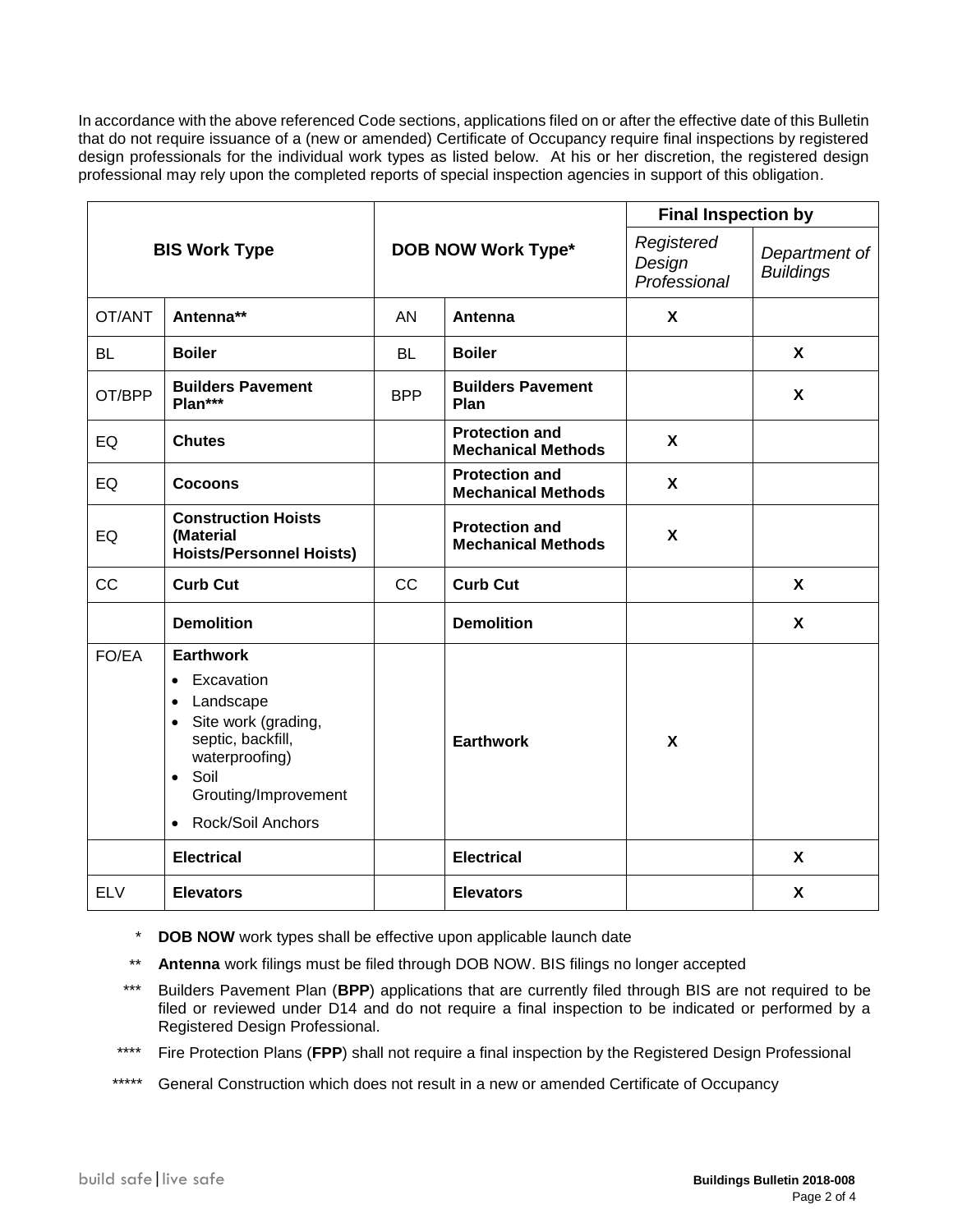| <b>BIS Work Type</b> |                                                                                                                                                                                                                                                                                              | <b>DOB NOW Work Type*</b> |                                   | <b>Final Inspection by</b>           |                                   |
|----------------------|----------------------------------------------------------------------------------------------------------------------------------------------------------------------------------------------------------------------------------------------------------------------------------------------|---------------------------|-----------------------------------|--------------------------------------|-----------------------------------|
|                      |                                                                                                                                                                                                                                                                                              |                           |                                   | Registered<br>Design<br>Professional | Department of<br><b>Buildings</b> |
| <b>FN</b>            | <b>Fence</b>                                                                                                                                                                                                                                                                                 | <b>FN</b>                 | <b>Fence</b>                      | $\mathsf{x}$                         |                                   |
| <b>FA</b>            | <b>Fire Alarm</b>                                                                                                                                                                                                                                                                            |                           |                                   |                                      | X                                 |
| OT/FPP               | <b>Fire Protection Plan*****</b>                                                                                                                                                                                                                                                             |                           |                                   |                                      |                                   |
| $\overline{FP}$      | <b>Fire Suppression</b>                                                                                                                                                                                                                                                                      |                           |                                   |                                      | X                                 |
| <b>FO</b>            | <b>Foundations</b>                                                                                                                                                                                                                                                                           |                           | <b>Foundation</b>                 |                                      |                                   |
|                      | Single- and Multi-Tier<br>$\bullet$<br>Underpinning                                                                                                                                                                                                                                          |                           |                                   |                                      |                                   |
|                      | Shallow<br>$\bullet$<br>Foundations/Footings,<br>including but not limited<br>to those constructed with:<br>Timber<br>Wood<br>Masonry<br>Pier<br>$\overline{\phantom{0}}$<br>Foundation walls<br><b>Retaining Walls</b><br>$\qquad \qquad -$<br><b>Deep Foundations</b><br>$\qquad \qquad -$ |                           |                                   | $\boldsymbol{\mathsf{X}}$            |                                   |
| <b>FB</b>            | <b>Fuel Burning</b>                                                                                                                                                                                                                                                                          | <b>BL</b>                 | <b>Boiler</b>                     |                                      | $\boldsymbol{\mathsf{X}}$         |
| <b>FS</b>            | <b>Fuel Storage</b>                                                                                                                                                                                                                                                                          | <b>BL</b>                 | <b>Boiler</b>                     |                                      | X                                 |
| OT/GC                | <b>General Construction*****</b><br>(Alt-2, Alt-3)                                                                                                                                                                                                                                           |                           | General<br><b>Construction***</b> | X                                    |                                   |
| <b>OT</b>            | <b>Green Roof</b>                                                                                                                                                                                                                                                                            |                           | <b>Green Roof</b>                 | X                                    |                                   |
| OT/MAR               | <b>Marquee</b>                                                                                                                                                                                                                                                                               |                           | <b>Special Construction</b>       |                                      | $\boldsymbol{\mathsf{X}}$         |
| <b>MH</b>            | <b>Mechanical Systems</b>                                                                                                                                                                                                                                                                    | <b>MS</b>                 | <b>Mechanical</b><br>Systems/HVAC | X                                    |                                   |
| PL                   | <b>Plumbing</b>                                                                                                                                                                                                                                                                              | PL                        | Plumbing                          |                                      | X                                 |
| <b>SH</b>            | <b>Sidewalk Shed</b>                                                                                                                                                                                                                                                                         | <b>SH</b>                 | <b>Sidewalk Shed</b>              | X                                    |                                   |
| <b>OT</b>            | <b>Solar</b>                                                                                                                                                                                                                                                                                 |                           | <b>Solar</b>                      | X                                    |                                   |
| <b>SP</b>            | <b>Sprinkler</b>                                                                                                                                                                                                                                                                             | <b>SP</b>                 | <b>Sprinkler</b>                  |                                      | X                                 |
| <b>SD</b>            | <b>Standpipe</b>                                                                                                                                                                                                                                                                             | <b>SD</b>                 | <b>Standpipe</b>                  |                                      | $\pmb{\mathsf{X}}$                |

- \* **DOB NOW** work types shall be effective upon applicable launch date
- \*\* **Antenna** work filings must be filed through DOB NOW. BIS filings no longer accepted
- \*\*\* Builders Pavement Plan (**BPP**) applications that are currently filed through BIS are not required to be filed or reviewed under D14 and do not require a final inspection to be indicated or performed by a Registered Design Professional.
- \*\*\*\* Fire Protection Plans (**FPP**) shall not require a final inspection by the Registered Design Professional
- \*\*\*\*\* General Construction which does not result in a new or amended Certificate of Occupancy